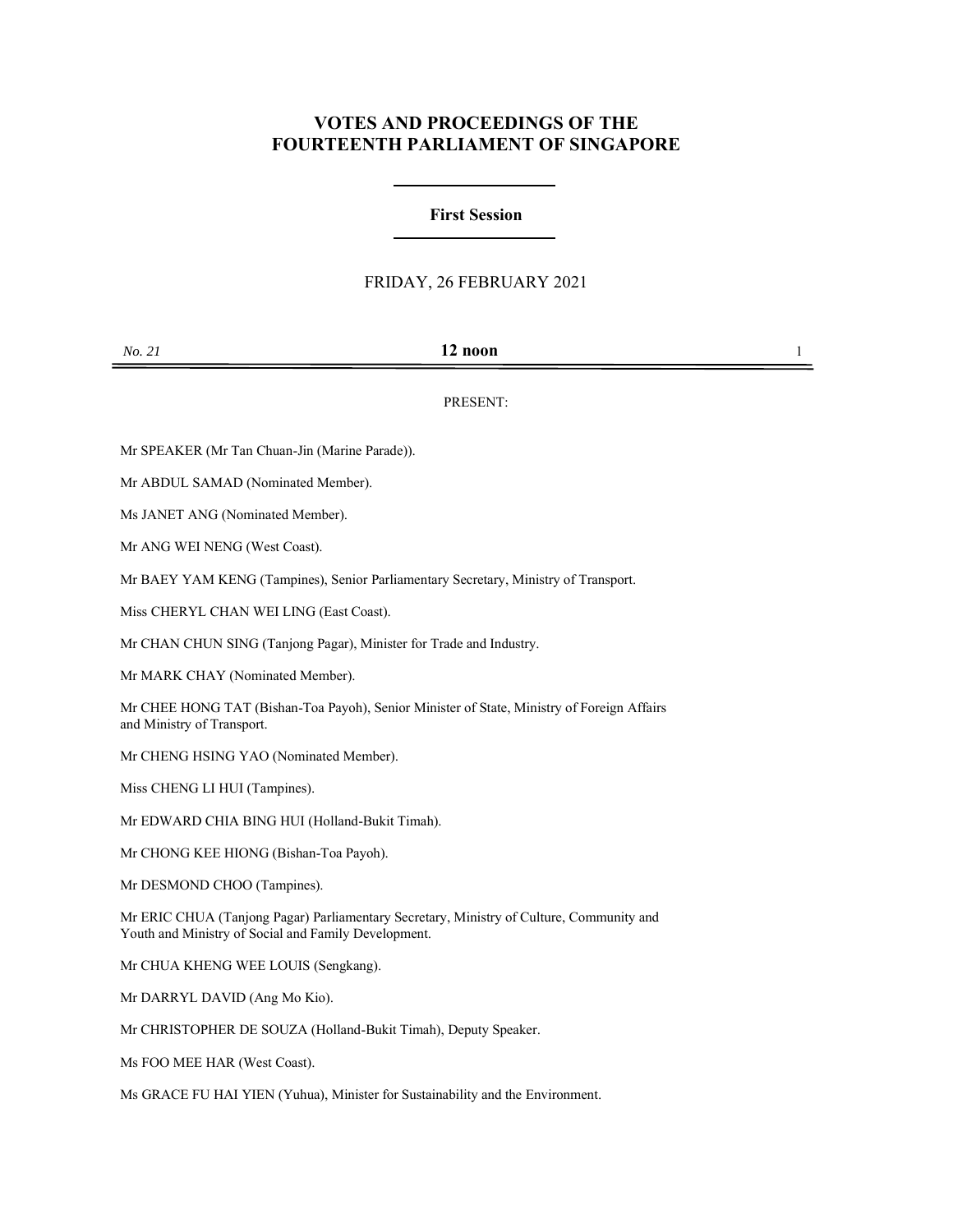Mr GAN KIM YONG (Chua Chu Kang), Minister for Health.

Ms GAN SIOW HUANG (Marymount), Minister of State, Ministry of Education and Ministry of Manpower.

Mr GAN THIAM POH (Ang Mo Kio).

Mr GERALD GIAM YEAN SONG (Aljunied).

Mr DERRICK GOH (Nee Soon).

Mr HENG CHEE HOW (Jalan Besar), Senior Minister of State, Ministry of Defence.

Mr HENG SWEE KEAT (East Coast), Deputy Prime Minister, Coordinating Minister for Economic Policies and Minister for Finance.

Prof HOON HIAN TECK (Nominated Member).

Mr SHAWN HUANG WEI ZHONG (Jurong).

Ms INDRANEE RAJAH (Tanjong Pagar), Minister, Prime Minister's Office, Second Minister for Finance, Second Minister for National Development and Leader of the House.

Mr S ISWARAN (West Coast), Minister for Communications and Information and Minister-in-charge of Trade Relations.

Dr JANIL PUTHUCHEARY (Pasir Ris-Punggol), Senior Minister of State, Ministry of Communications and Information and Ministry of Health and Government Whip.

Dr AMY KHOR LEAN SUAN (Hong Kah North), Senior Minister of State, Ministry of Sustainability and the Environment and Ministry of Transport.

Prof KOH LIAN PIN (Nominated Member).

Dr KOH POH KOON (Tampines), Senior Minister of State, Ministry of Health.

Mr KWEK HIAN CHUAN HENRY (Kebun Baru).

Mr DESMOND LEE (West Coast), Minister for National Development and Minister-in-charge of Social Services Integration.

Mr LEE HSIEN LOONG (Ang Mo Kio), Prime Minister.

Mr LEONG MUN WAI (Non-Constituency Member).

Mr LIANG ENG HWA (Bukit Panjang).

Mr LIM BIOW CHUAN (Mountbatten).

Assoc Prof JAMUS JEROME LIM (Sengkang).

Ms SYLVIA LIM (Aljunied).

Dr LIM WEE KIAK (Sembawang).

Ms LOW YEN LING (Chua Chu Kang), Minister of State, Ministry of Culture, Community and Youth and Ministry of Trade and Industry.

Ms MARIAM JAAFAR (Sembawang).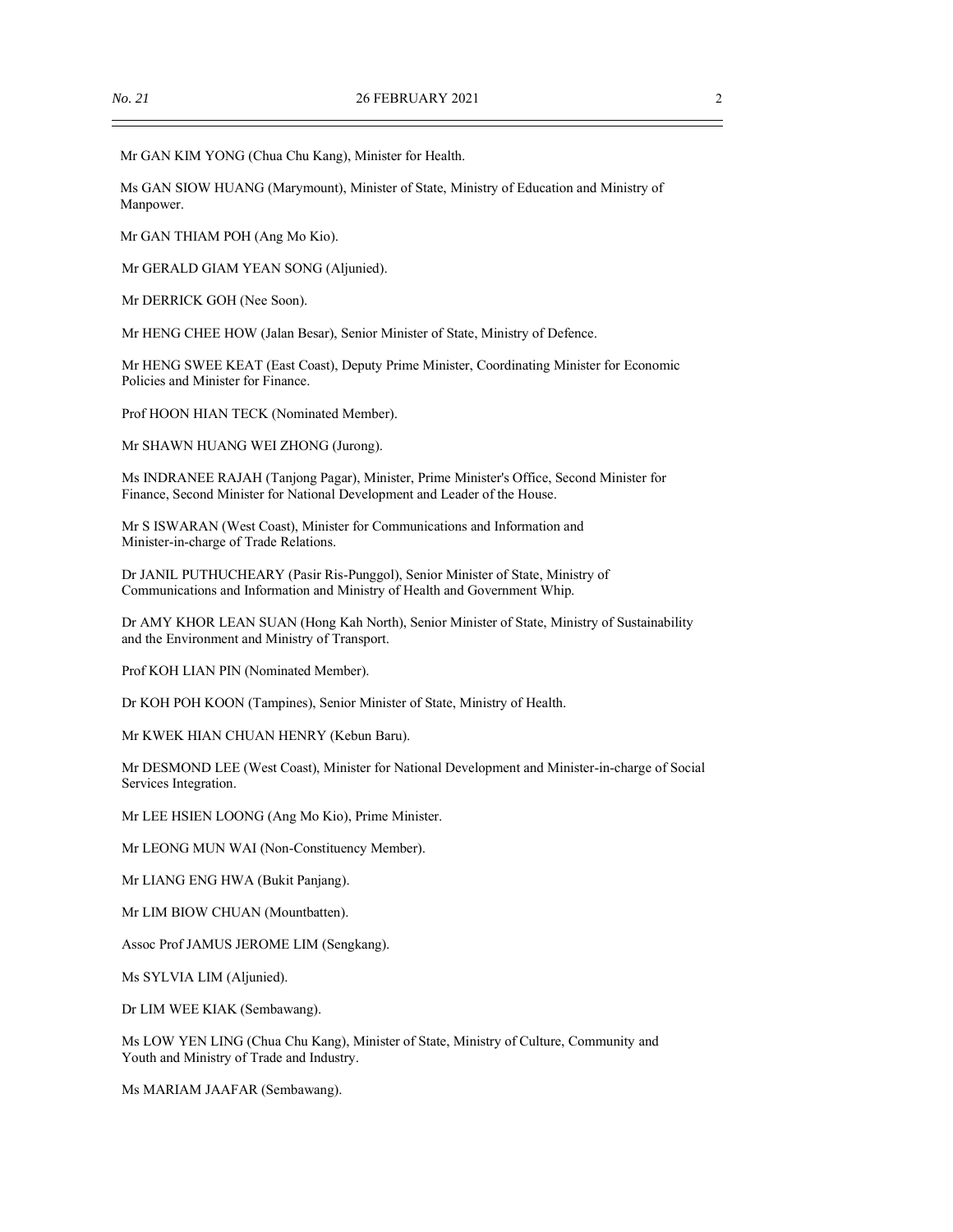Mr MASAGOS ZULKIFLI B M M (Tampines), Minister for Social and Family Development, Second Minister for Health and Minister-in-charge of Muslim Affairs.

Dr MOHAMAD MALIKI BIN OSMAN (East Coast), Minister, Prime Minister's Office, Second Minister for Education and Second Minister for Foreign Affairs.

Mr MOHD FAHMI BIN ALIMAN (Marine Parade).

Mr MUHAMAD FAISAL ABDUL MANAP (Aljunied).

Assoc Prof Dr MUHAMMAD FAISHAL IBRAHIM (Nee Soon), Minister of State, Ministry of Home Affairs and Ministry of National Development.

Mr MURALI PILLAI (Bukit Batok).

Ms NADIA AHMAD SAMDIN (Ang Mo Kio).

Dr NG ENG HEN (Bishan-Toa Payoh), Minister for Defence.

Ms NG LING LING (Ang Mo Kio).

Mr LOUIS NG KOK KWANG (Nee Soon).

Miss RACHEL ONG (West Coast).

Mr ONG YE KUNG (Sembawang), Minister for Transport.

Ms JOAN PEREIRA (Tanjong Pagar).

Mr LEON PERERA (Aljunied).

Ms DENISE PHUA LAY PENG (Jalan Besar).

Ms HAZEL POA (Non-Constituency Member).

Ms POH LI SAN (Sembawang).

Mr PRITAM SINGH (Aljunied), Leader of the Opposition.

Ms RAHAYU MAHZAM (Jurong), Parliamentary Secretary, Ministry of Health.

Mr SAKTIANDI SUPAAT (Bishan-Toa Payoh).

Mr SEAH KIAN PENG (Marine Parade).

Dr SHAHIRA ABDULLAH (Nominated Member).

Mr K SHANMUGAM (Nee Soon), Minister for Home Affairs and Minister for Law.

Mr SHARAEL TAHA (Pasir Ris-Punggol).

Ms SIM ANN (Holland-Bukit Timah), Senior Minister of State, Ministry of Communications and Information and Ministry of National Development and Deputy Government Whip.

Mr SITOH YIH PIN (Potong Pasir).

Ms HANY SOH (Marsiling-Yew Tee).

Ms SUN XUELING (Punggol West), Minister of State, Ministry of Education and Ministry of Social and Family Development.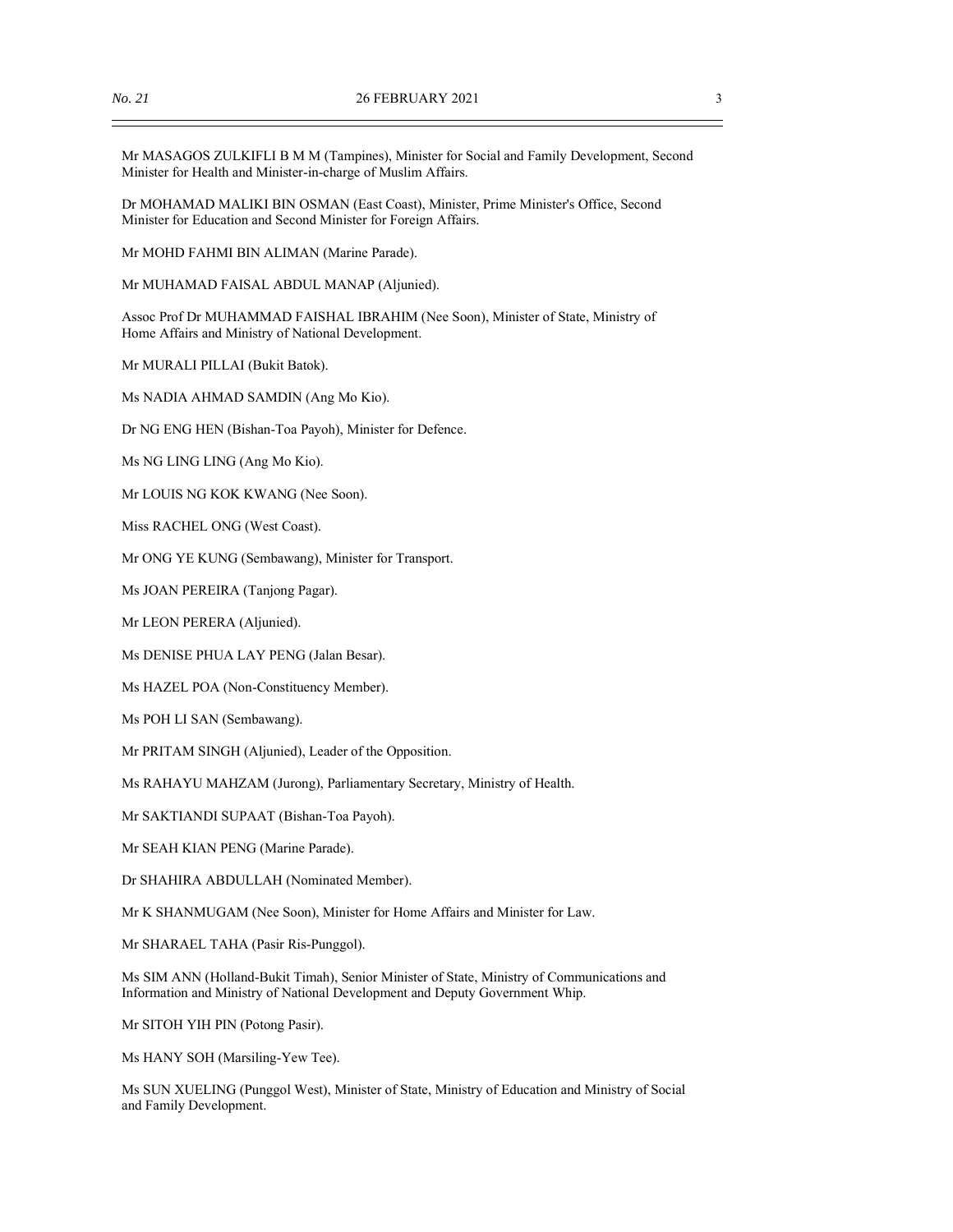Mr ALVIN TAN (Tanjong Pagar), Minister of State, Ministry of Culture, Community and Youth and Ministry of Trade and Industry.

Ms CARRIE TAN (Nee Soon).

Mr DENNIS TAN LIP FONG (Hougang).

Mr DESMOND TAN (Pasir Ris-Punggol), Minister of State, Ministry of Home Affairs and Ministry of Sustainability and the Environment.

Ms JESSICA TAN SOON NEO (East Coast), Deputy Speaker.

Mr TAN KIAT HOW (East Coast), Minister of State, Prime Minister's Office and Ministry of National Development.

Dr TAN SEE LENG (Marine Parade), Minister, Prime Minister's Office, Second Minister for Manpower and Second Minister for Trade and Industry.

Dr TAN WU MENG (Jurong).

Dr TAN YIA SWAM (Nominated Member).

Mr PATRICK TAY TECK GUAN (Pioneer).

Mr TEO CHEE HEAN (Pasir Ris-Punggol), Senior Minister and Coordinating Minister for National Security.

Mrs JOSEPHINE TEO (Jalan Besar), Minister for Manpower and Second Minister for Home Affairs.

Mr THARMAN SHANMUGARATNAM (Jurong), Senior Minister and Coordinating Minister for Social Policies.

Mr RAJ JOSHUA THOMAS (Nominated Member).

Ms TIN PEI LING (MacPherson).

Mr EDWIN TONG CHUN FAI (Marine Parade), Minister for Culture, Community and Youth and Second Minister for Law.

Mr VIKRAM NAIR (Sembawang).

Dr VIVIAN BALAKRISHNAN (Holland-Bukit Timah), Minister for Foreign Affairs.

Dr WAN RIZAL (Jalan Besar).

Mr DON WEE (Chua Chu Kang).

Mr LAWRENCE WONG (Marsiling-Yew Tee), Minister for Education and Second Minister for Finance.

Mr XIE YAO QUAN (Jurong).

Mr ALEX YAM ZIMING (Marsiling-Yew Tee).

Ms YEO WAN LING (Pasir Ris-Punggol).

Mr YIP HON WENG (Yio Chu Kang).

Mr MELVIN YONG YIK CHYE (Radin Mas).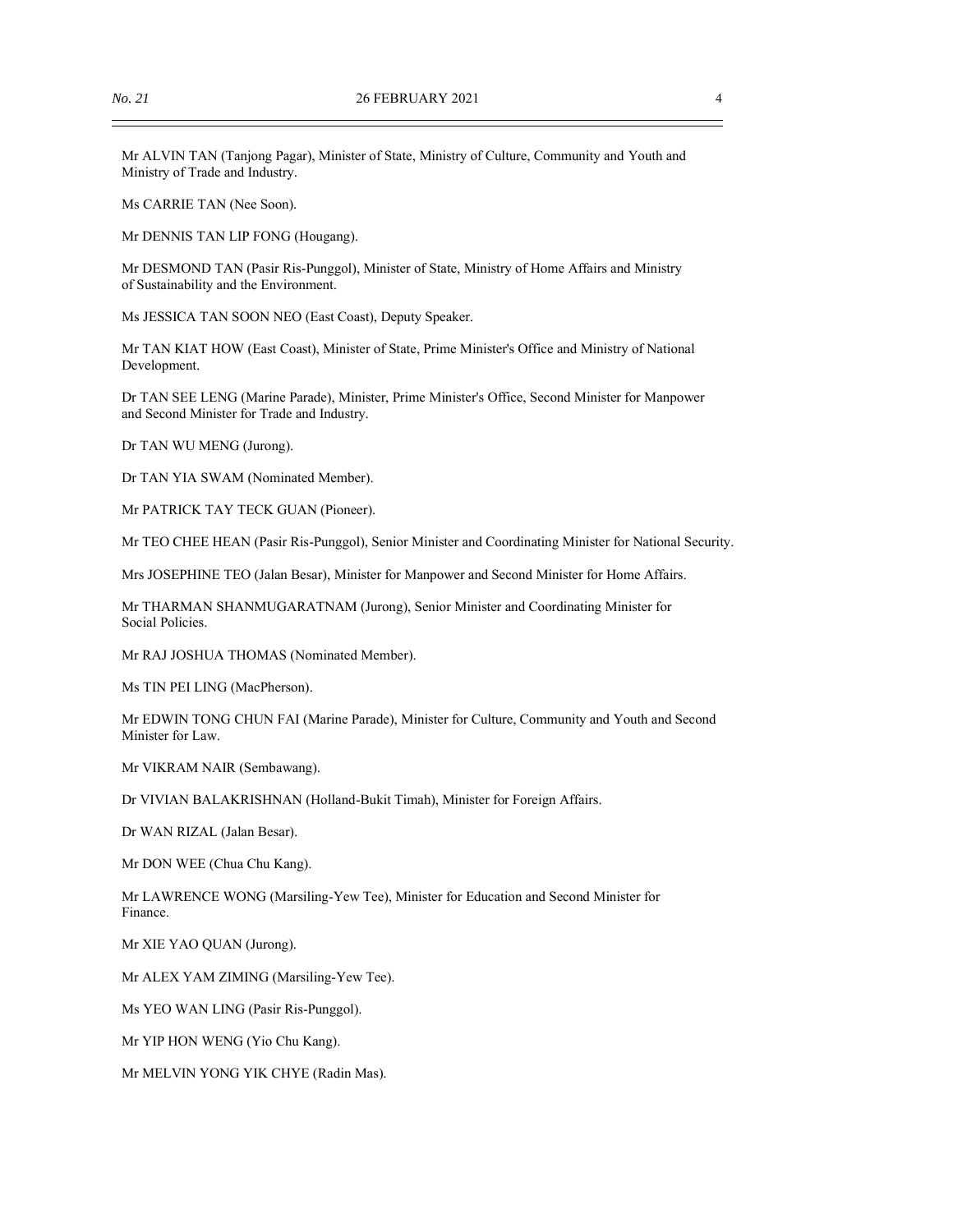$\equiv$ 

Mr ZAQY MOHAMAD (Marsiling-Yew Tee), Senior Minister of State, Ministry of Defence and Ministry of Manpower and Deputy Leader of the House.

Mr ZHULKARNAIN ABDUL RAHIM (Chua Chu Kang).

ABSENT:

\_\_\_\_\_\_\_\_\_\_\_\_\_\_\_\_\_\_\_\_\_\_\_\_\_\_\_\_\_\_\_\_

Ms HE TING RU (Sengkang).

Ms RAEESAH KHAN (Sengkang).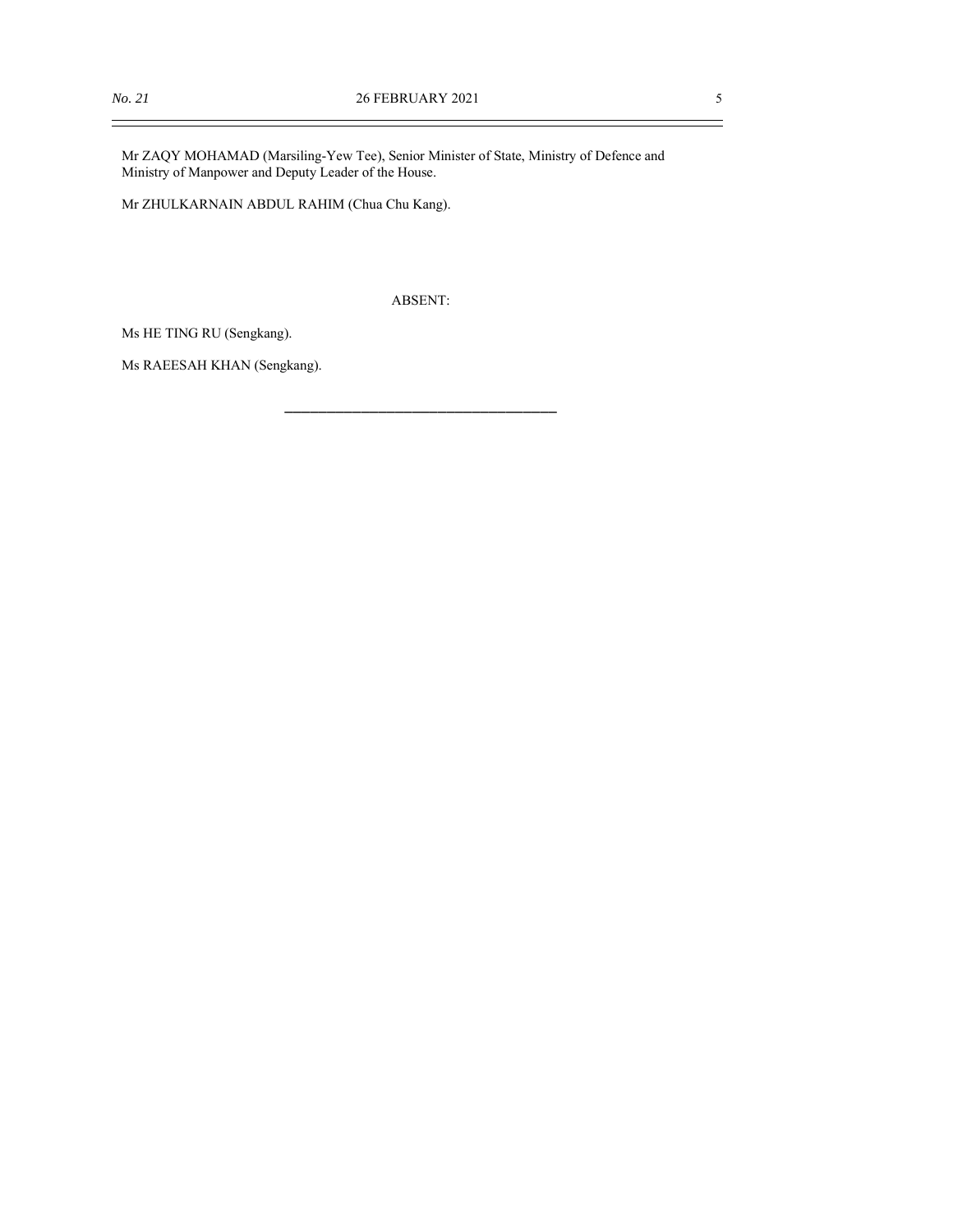- 1 Paper presented to Parliament and received by the Clerk of Parliament pursuant to Standing Order No. 31 (Presentation of Papers) and ordered to lie upon the Table:
	- 1.1 Singapore Armed Forces (Subordinate Military Courts) (Amendment) Regulations 2021 – Presented on 26 February 2021 (S. L. 169 of 2021).
- 2 2 Questions for Oral Answer were answered during Question Time.
- 3 Budget Statement (Deputy Prime Minister and Minister for Finance) ( $3<sup>rd</sup>$  Allotted Day) Question again proposed on resumption of Debate on Question (16 February 2021), "That Parliament approves the financial policy of the Government for the financial year 1 April 2021 to 31 March 2022.". - Debate resumed.

Question put and agreed to.

4 Announcement by Speaker – Mr Speaker made the following communication to the House:-

"We have completed the debate on the Budget Statement. We are now going into the Committee of Supply to debate the Estimates. I have revised the commencement time of the Committee of Supply to start immediately. With the change in commencement time, the revised "guillotine" time for Head U – Prime Minister's Office is 8.00 pm, which includes a tea break. Members are to note that the proceedings in the Committee of Supply will be taken till 9.30 pm for today.

Hon. Members will be notified of the revised conclusion times for the subsequent Heads of Expenditure."

5 Estimates for the financial year 1 April 2021 to 31 March 2022 (Paper Cmd. 5 of 2021) – Committee of Supply (1<sup>st</sup> Allotted Day) – Supply considered in the Committee:

### *(In the Committee)*

Head U – Prime Minister's Office –

Amendment proposed, "That the total sum to be allocated for Head U of the Estimates be reduced by  $$100." - (Ms Tin Pei Ling).$ 

Amendment, by leave, withdrawn.

The sum of \$972,616,700 for Head U agreed to stand part of the Main Estimates.

The sum of \$293,445,300 for Head U agreed to stand part of the Development Estimates.

Head M – Ministry of Finance –

Amendment proposed, "That the total sum to be allocated for Head M of the Estimates be reduced by \$100.". – (Mr Liang Eng Hwa).

Amendment, by leave, withdrawn.

The sum of \$3,869,833,800 for Head M agreed to stand part of the Main Estimates.

The sum of \$139,715,100 for Head M agreed to stand part of the Development Estimates.